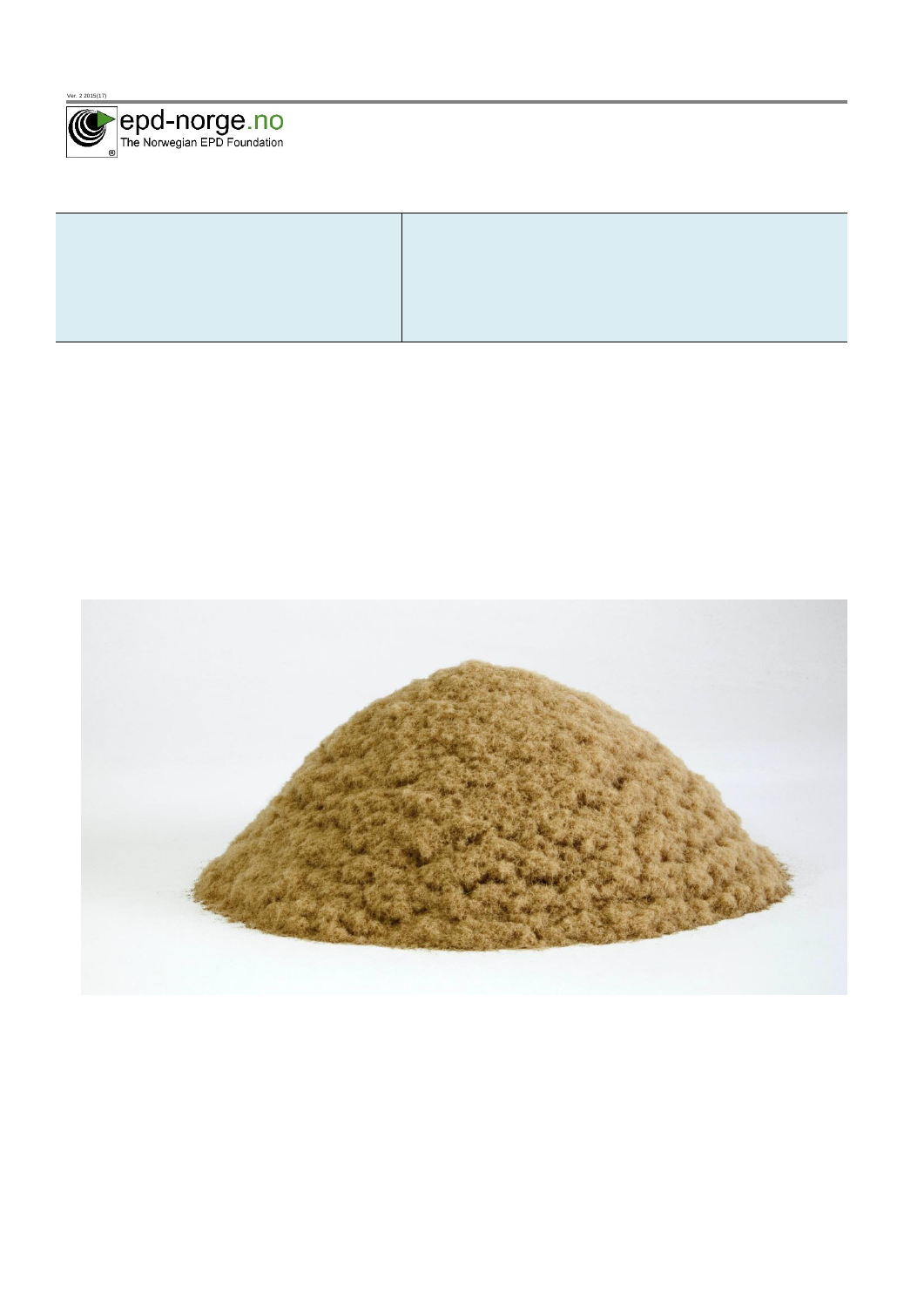**Manufacturer:**

[post@epd-norge.no](mailto:post@epd-norge.no)

**Declaration number:**

**ECO Platform registration number:**

**The declaration is based on PCR:** CEN Standard EN 15804 serves as core PCR NPCR 012 Insulation materials, v.2 (06/2018).

**Liability declaration:**

The owner of the declaration shall be liable for the underlying information and documentation. The Norwegian EPD Foundation shall not be liable for manufacturer information, lifecycle assessment, data and documentation.

**Declared unit:**

**Declared unit with option:**

#### **Functional unit:**

1 m2 wood fibre insulation installed in a thickness of 38 mm and a thermal resistance of R=1 Km2/W from cradle-to-grave with a reference lifecycle of 60 years.

#### **Verification:**

| with ISO 14025:2010 |                 |                                                                                                                          |  |
|---------------------|-----------------|--------------------------------------------------------------------------------------------------------------------------|--|
| intern<br>al        | ⊡               | external                                                                                                                 |  |
|                     |                 |                                                                                                                          |  |
| Allexander Borg     |                 |                                                                                                                          |  |
|                     | rg, Asplan Viak |                                                                                                                          |  |
|                     |                 | Independent verification of declaration and data, in accordance<br>ts verifier:<br>Alexander B approved by The Norwegian |  |

**Production location:** Gjøvik, Norge

**Quality/Environmental s** 

ISO 50001:2011 ISO 9001:2015 PEFC ST 2002:2013

**Org. no.:** 964 014 256

06-07-2020

**Year of study:**

2015-2020

**Comparability:**

Building material EPDs are not necessarily comparable, if they do not correspond to NS-EN 15804 and are viewed in a construction context.

#### **Environmental declaration prepared by:**

Lars G. F. Tellnes Østfoldforskning AS

Lass NW Cleves

O Østfoldforskning

Approve d

allon

Håkon Hauan Daglig leder av EPD-Norge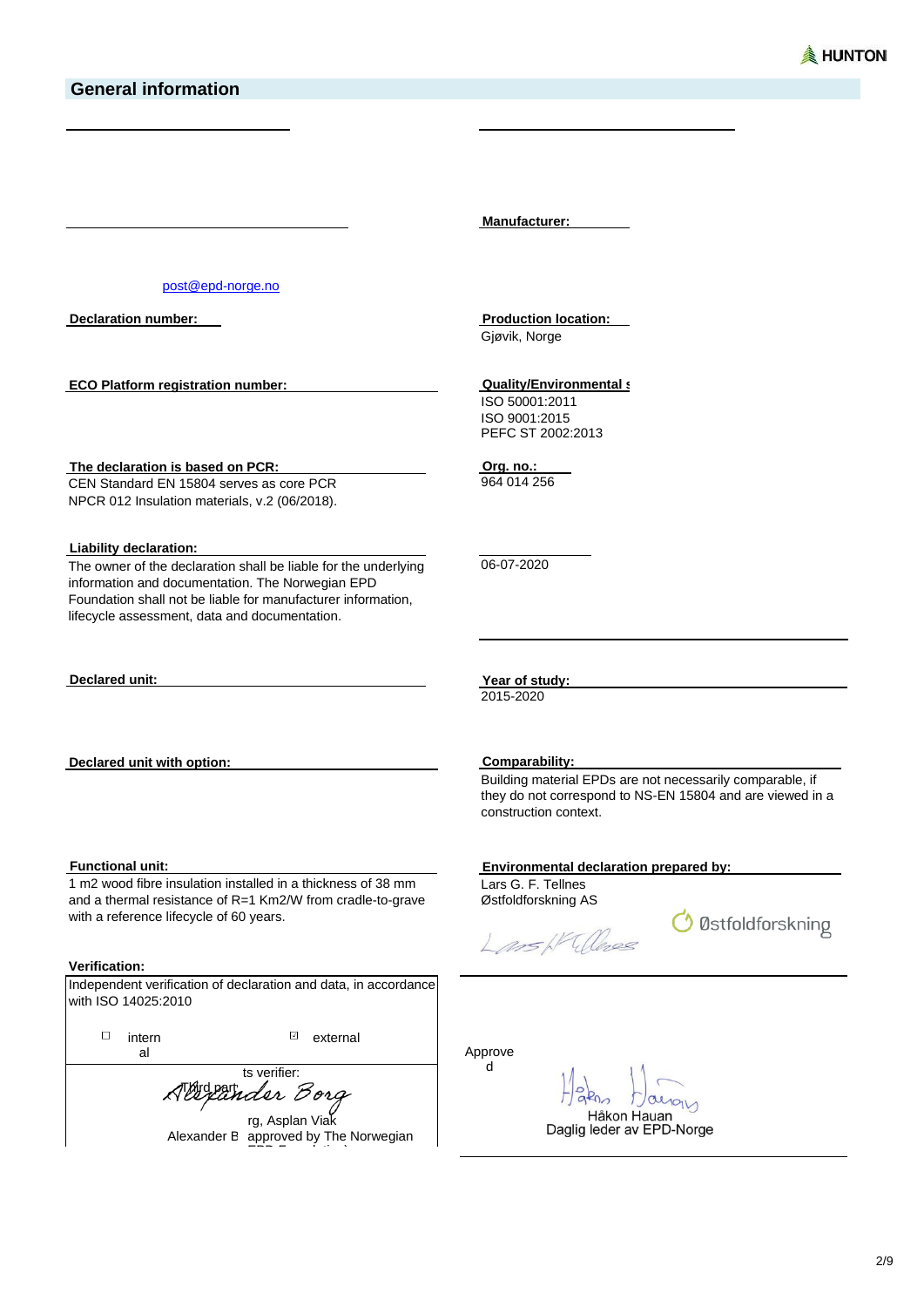

# **Product**

### **Product description:**

Hunton Nativo Wood Fibre Blow-in Insulation is produced by defibration of wood chips which are then mixed with additives for structure as well as fire and microbial resistance. Used for thermal insulation of walls, roofs and ceilings in buildings.

#### **Product specification: Market area:**

The LCA calculations have been based on a density of 33.5 kg/m3.

#### **Technical data:**

Wood Fibre Blow-in Insulation has a thermal conductivity of (23 °C/ 50 % RH) 0,038 W/mK at a density of 27-40 kgm3. Declared thermal conductivity and products comply with the requirements of EN 15101-1, as confirmed by SINTEF Byggforsk product certificate no. 3397.

Nordics, scenarios in LCA have been calculated based on use in Norway.

| <b>Materials</b>       | kg    | %      |
|------------------------|-------|--------|
|                        |       |        |
| Wood fibre, dry weight | 1.09. | 85.8%  |
| <b>Water</b>           | 0.10  | 8.0%   |
| Ammonium phosphate     | 0.06  | 5.1%   |
| Paraffin wax           | 0.01  | 1.1%   |
| Total for product      | 1.27  | 100.0% |
| Wooden packaging       | 0.05  |        |
| Plastic packaging      | 0.01  |        |
| Total, with packaging  | 1.33  |        |

### **Lifecycle:**

Reference lifecycle is the same as that of the construction, usually set to 60 years. This is based on O&M (FDV) for the product and the assumptions made therein.

# **LCA: Calculation rules**

1 m2 wood fibre insulation installed in a thickness of 38 mm and a thermal resistance of R=1 Km2/W from cradleto-grave with a reference lifecycle of 60 years.

### **System limits:**

Flowchart for the entire lifecycle (A1-C4) with system limits has been shown in the diagram. Module D has also been included outside the lifecycle with energy and material substitution from recycling, and is elaborated upon under the scenarios.

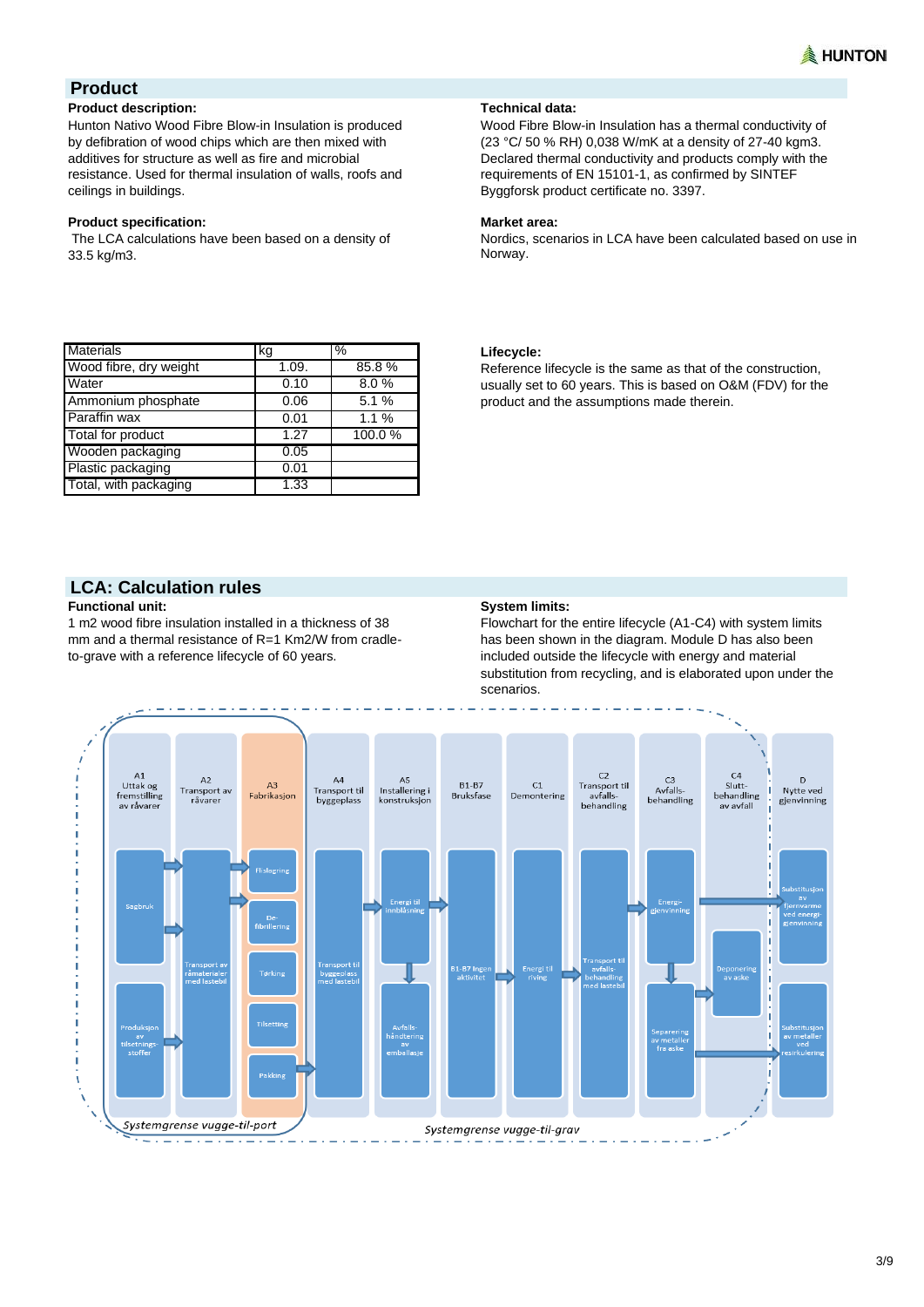

Data for the production of wood fibre insulation is based on half a year of production in 2019. For the raw material wood chips, it is based on ecoinvent and updated with Norwegian data. The remaining data is based on ecoinvent v3.5, but adjusted to improve representativity. Ecoinvent v3.5 was launched in 2018, why no data is older than 10 years. All energy consumption in database figures are assumed not used as raw material.

Allocation has been made in accordance with provisions of EN 15804. Electricity consumption in production has been allocated by specific energy consumption for the various products, while remaining energy consumption, water, waste and internal transport have been allocated by mass across products. Impact on the primary production of recycled materials has been allocated to the main product where the material was used. In the value chain for timber, economic allocation has been used.

#### **Data quality: Cut-off criteria:**

All important raw materials and all significant energy consumption have been included. The production process for the raw materials and energy flows involved as very small amounts (<1%) have not been included. These cut-off criteria do not apply for hazardous materials and substances.

#### **Allocation: Calculation of biogenic carbon content:**

Absorbance and release of carbon dioxide from biological origin has been calculated based on NS-EN 16485:2014. This method is based on the principle of modularity in EN 15804:2012, where release must be counted in the lifecycle module where it actually happens. The amount of carbon dioxide has been calculated in accordance with NS-EN 16449:2014. The net contribution to GWP from biogenic carbon is shown for each module on page 8. Timber comes from sustainable forestry and features PEFC certified traceability.

# **LCA: Scenarios and other technical information**

The following information describes the scenarios for the modules in the EPD.

250 km of transport to intermediate storage via large lorry has been assumed.

#### **Transport from production location to user (A4)**

| Type | Capacity utilisation, incl. return (%) | Vehicle type        | Distance, km   Fuel/ |             | Unit    |
|------|----------------------------------------|---------------------|----------------------|-------------|---------|
|      |                                        |                     |                      | Energy      |         |
|      |                                        |                     |                      | consumption |         |
| Car  |                                        | EURO5, $>32$ tonn   | 250                  | 0.131       | (1/100) |
|      |                                        |                     |                      |             | 0 km)   |
| Car  |                                        | EURO5, 16-32 tonnes | 50I                  | 0.200       | (I/100  |
|      |                                        |                     |                      |             | 0 km)   |

Waste management of the packaging is also included.

|                                 | Unit           | Value |
|---------------------------------|----------------|-------|
| Auxiliary materials             | m <sup>3</sup> |       |
| Auxiliary materials             | kg             |       |
| <b>Auxiliary materials</b>      | kg             |       |
| Water consumption               | m <sup>3</sup> |       |
| Electricity consumption         | MJ             |       |
|                                 | MJ             | 0.061 |
| <b>Material loss</b>            | kg             | 0.025 |
| Materials from waste management | kg             | 0.060 |
| Dust in the air                 | kg             |       |

No LCA-related environmental impact has been used.

#### **Construction phase (A5) Installed products in use (B1)**

|                               | Unit | Value |
|-------------------------------|------|-------|
| Relevant emissions during use | kg   |       |
|                               |      |       |
|                               |      |       |
|                               |      |       |
|                               |      |       |
|                               |      |       |
|                               |      |       |
|                               |      |       |
|                               |      |       |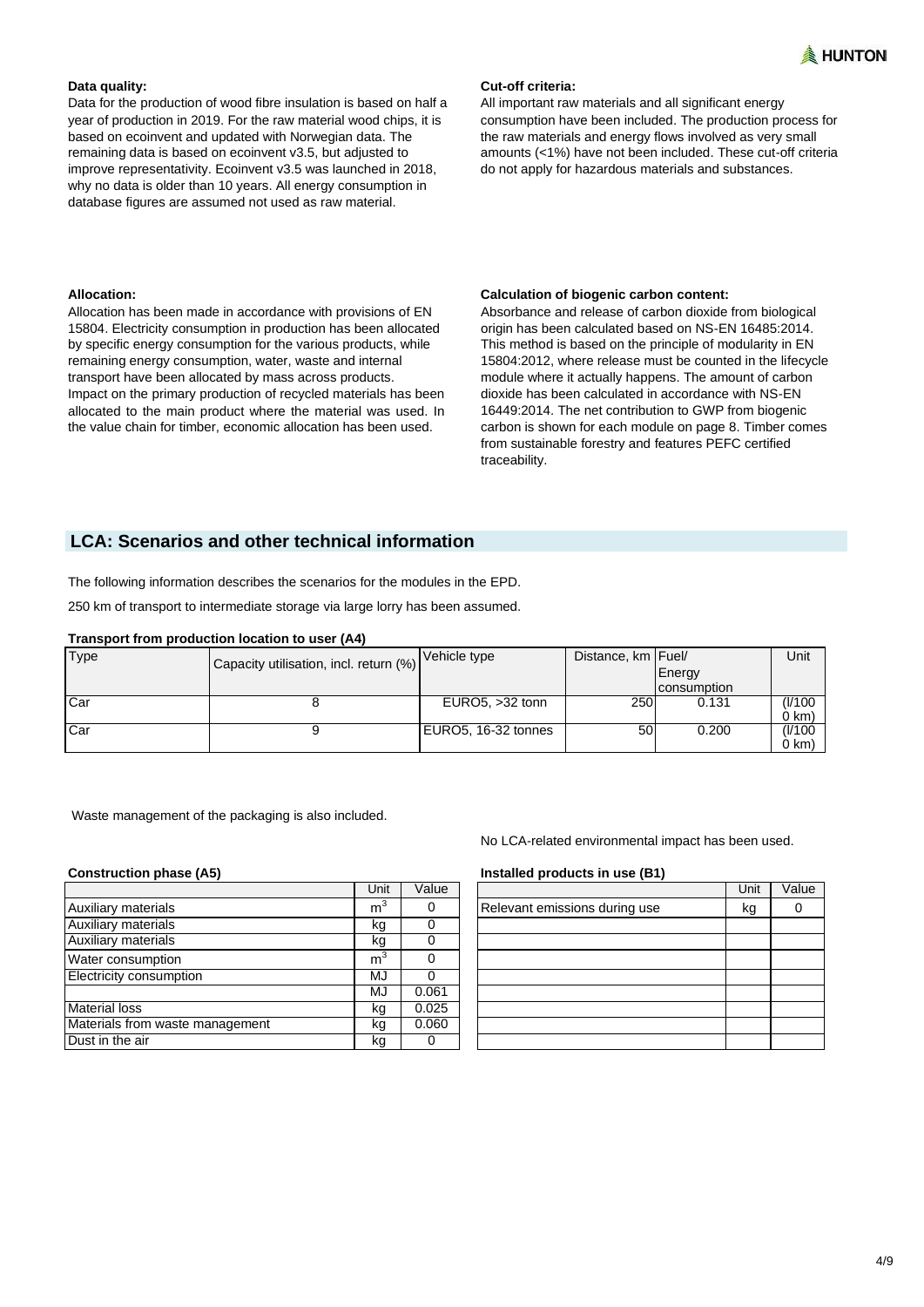

The product normally requires no maintenance or repair.

|                            | Unit | Value |
|----------------------------|------|-------|
| Maintenance frequency*     |      |       |
| <b>Auxiliary materials</b> | kg   |       |
| Other resources            | kq   |       |
| Water consumption          | kq   |       |
| Electricity consumption    | MJ   |       |
| Other energy sources       | MJ   |       |
| <b>Material loss</b>       | kq   |       |

In a normal situation, the product requires no replacement during the construction's lifecycle.

#### **Maintenance (B2)/Repair (B3) Replacement (B4)/Renovation (B5)**

|                                | Unit | Value |
|--------------------------------|------|-------|
| Replacement frequency*         | vear | 60    |
| <b>Electricity consumption</b> | kWh  |       |
| Replacement of worn parts      |      |       |
|                                |      |       |
|                                |      |       |

\* Value or reference lifecycle

The product has no energy or water consumption in operation.

#### **Energy (B6) and water (B7) consumption in operation Decommissioning phase (C1, C3, C4)**

|                                 | Unit           | Value |
|---------------------------------|----------------|-------|
| Water consumption               | m <sup>3</sup> |       |
| <b>Electricity consumption</b>  | kWh            |       |
| Other energy sources            | MJ             |       |
| Heating effect of the equipment | kW             |       |
|                                 |                |       |
|                                 |                |       |

The product can be sorted as mixed waste at the construction site and managed with energy recovery.

|                        | Unit | Value |
|------------------------|------|-------|
| Hazardous waste        | kg   |       |
| Mixed waste            | kg   | 1.27  |
| Recycling              | kq   |       |
| Recirculation          | kg   |       |
| <b>Energy recovery</b> | kq   | 1.27  |
| For waste deposit      | ka   |       |

The transport of wood waste is based on the average distance for 2007 in Norway and makes up 85 km (Raadal et al. (2009).

#### **Transport waste management (C2)**

| <b>Type</b> | $ \textsf{Capacity}$ utilisation, incl. return $\ket{\%}\big \textsf{Vehicle type}$ |             | Distance,<br>km | IFuel/<br>Energy<br><b>Consumption</b> | Value<br>(1/t) |
|-------------|-------------------------------------------------------------------------------------|-------------|-----------------|----------------------------------------|----------------|
| Car         |                                                                                     | Unspecified | 85              | (1/1000)<br>0.027<br>km                | ົດລ<br>د.∠     |

The gains from exported energy from energy recovery in municipal waste facilities have been calculated with replacement of Norwegian electricity mix and Norwegian district heating mix. Data for electricity mix is the same as that used in A1-A3, and district heating mix is based on the 2017 production.

| Post-lifecycle gains and stresses (D) |      |       |
|---------------------------------------|------|-------|
|                                       | Unit | Value |
| Substitution of electrical energy     | MJ   | 1.6   |
| Substitution of thermal energy        | MJ   | 13.3  |
| Substitution of raw materials         | ka   | O     |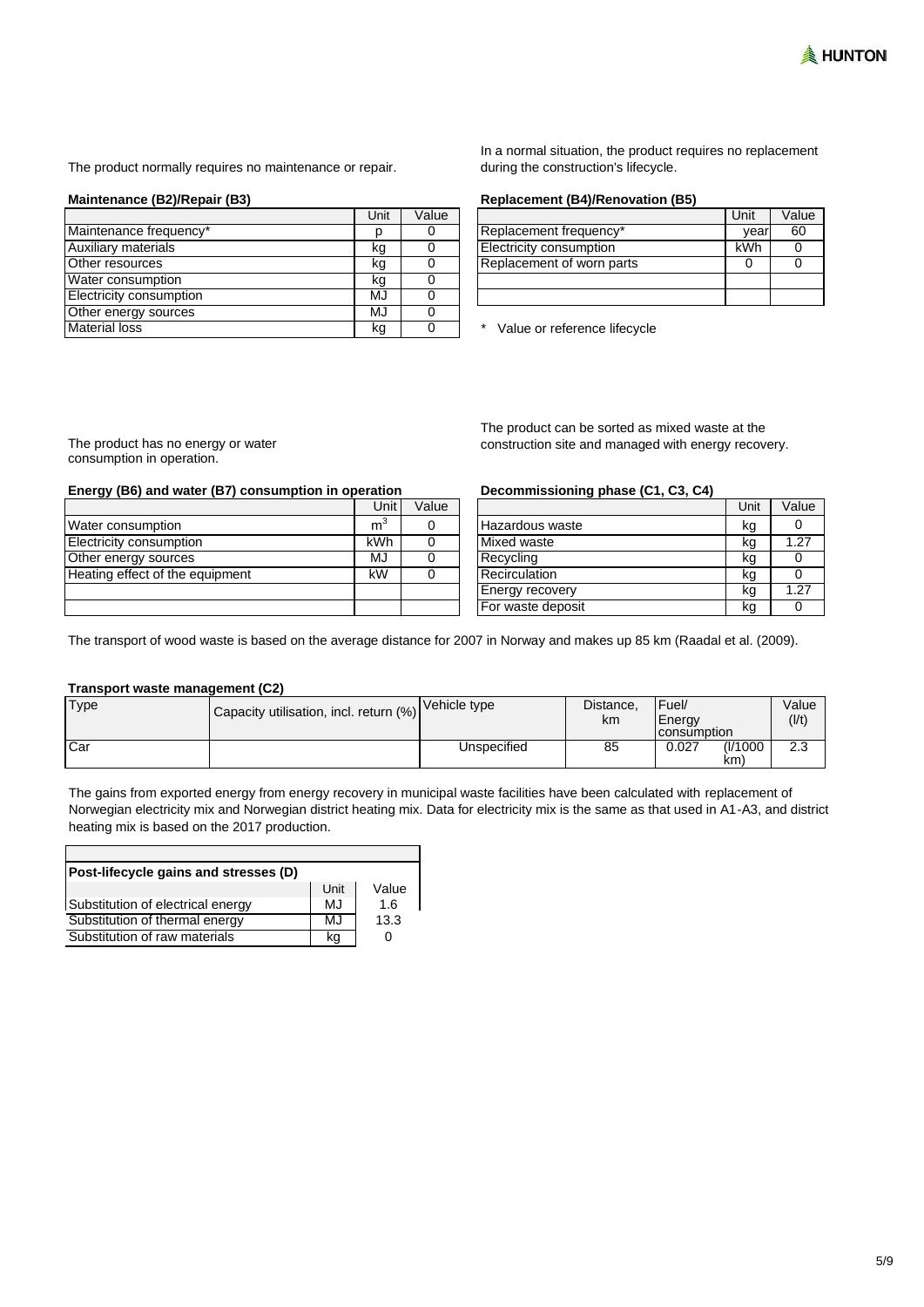

# **LCA: Results**

The results for global warming in the various modules return a large contribution from absorbance and release of biogenic carbon. The net contribution from biogenic carbon in each module is shown on page 8.

Hunton produces wood fibre insulation at their new factory which has no direct emissions to the environment other than from internal transport, but the energy consumption was identified as greater than planned. This is due to process development and optimisation not being fully developed yet, but energy consumption is expected to be reduced. Therefore, it is Hunton's ambition to revise the EPD one year after publication.

|                |                |                |           | System limits $(X = \text{included}, \text{MND} = \text{Module Not Declared}, \text{MNR} = \text{Module Not Relevant}$ |           |              |                |             |                |                                      |                                     |                              |                |                  |                                      |                                                    |
|----------------|----------------|----------------|-----------|------------------------------------------------------------------------------------------------------------------------|-----------|--------------|----------------|-------------|----------------|--------------------------------------|-------------------------------------|------------------------------|----------------|------------------|--------------------------------------|----------------------------------------------------|
|                | Product phase  |                |           | Construction<br>Installation<br>phase                                                                                  |           | Use<br>phase |                |             |                |                                      |                                     | Decomm<br>issioning<br>phase |                |                  |                                      | Post-<br>lifecycle                                 |
| Raw materials  | Transport      | Manufactu<br>à | Transport | Construction installation phase                                                                                        | Jse       | Maintenance  | Repair         | Replacement | Renovation     | energy<br>consumption<br>Operational | water<br>consumption<br>Operational | <b>Disassembly</b>           | Transport      | Waste management | processing<br><b>Naste for final</b> | Potential for recycling-<br>recovery-recirculation |
| A <sub>1</sub> | A <sub>2</sub> | A <sub>3</sub> | A4        | A <sub>5</sub>                                                                                                         | <b>B1</b> | <b>B2</b>    | B <sub>3</sub> | <b>B4</b>   | B <sub>5</sub> | B <sub>6</sub>                       | <b>B7</b>                           | C <sub>1</sub>               | C <sub>2</sub> | C <sub>3</sub>   | C <sub>4</sub>                       | D                                                  |
| X              | X              | X              | Χ         | X                                                                                                                      | Χ         | X            | X              | Χ           | X              | X                                    | X                                   | X                            | Χ              | Χ                | X                                    | X                                                  |

|             | Environmental impact        |               |              |                |              |              |              |              |              |
|-------------|-----------------------------|---------------|--------------|----------------|--------------|--------------|--------------|--------------|--------------|
| Parameter   | <b>Unit</b>                 | $A1-A3$       | A4           | A <sub>5</sub> | <b>B1</b>    | <b>B2</b>    | <b>B3</b>    | <b>B4</b>    | <b>B5</b>    |
| <b>GWP</b>  | kg CO <sub>2</sub> equiv.   | $-1.83E + 00$ | 2.60E-01     | 9.42E-02       | $0.00E + 00$ | $0.00E + 00$ | $0.00E + 00$ | $0.00E + 00$ | $0.00E + 00$ |
| <b>ODP</b>  | equiv.<br>kg CFC11          | $2.31E-08$    | 5.00E-08     | 2.87E-09       | $0.00E + 00$ | $0.00E + 00$ | $0.00E + 00$ | $0.00E + 00$ | $0.00E + 00$ |
| <b>POCP</b> | $kg C2H4$ equiv.            | 5.36E-05      | 4.27E-05     | 4.00E-06       | $0.00E + 00$ | $0.00E + 00$ | $0.00E + 00$ | $0.00E + 00$ | $0.00E + 00$ |
| <b>AP</b>   | $kg$ SO <sub>2</sub> equiv. | 1.10E-03      | 9.84E-04     | 1.03E-04       | $0.00E + 00$ | $0.00E + 00$ | $0.00E + 00$ | $0.00E + 00$ | $0.00E + 00$ |
| <b>IEP</b>  | kg $PO43$ equiv.            | 2.50E-04      | 1.73E-04     | $2.21E - 05$   | $0.00E + 00$ | $0.00E + 00$ | $0.00E + 00$ | $0.00E + 00$ | $0.00E + 00$ |
| <b>ADPM</b> | kg Sb equiv.                | .40E-06       | 5.59E-07     | 5.42E-08       | $0.00E + 00$ | $0.00E + 00$ | $0.00E + 00$ | $0.00E + 00$ | $0.00E + 00$ |
| <b>ADPE</b> | MJ                          | $4.01E + 00$  | $4.10E + 00$ | 2.98E-01       | $0.00E + 00$ | $0.00E + 00$ | $0.00E + 00$ | $0.00E + 00$ | $0.00E + 00$ |

### Environmental impact

| Parameter   | Unit                        | <b>B6</b>    | <b>B7</b>    | C <sub>1</sub> | C <sub>2</sub> | C <sub>3</sub> | C <sub>4</sub> |  |               |
|-------------|-----------------------------|--------------|--------------|----------------|----------------|----------------|----------------|--|---------------|
| <b>GWP</b>  | $kg CO2$ equiv.             | $0.00E + 00$ | $0.00E + 00$ | 3.25E-04       | 1.37E-02       | $2.06E + 00$   | 3.38E-04       |  | $-1.41E - 01$ |
| <b>ODP</b>  | kg CFC11 equiv.             | $0.00E + 00$ | $0.00E + 00$ | 3.04E-11       | 2.57E-09       | 1.11E-09       | 1.15E-10       |  | $-1.68E - 08$ |
| <b>POCP</b> | $kg C2H4$ equiv.            | $0.00E + 00$ | $0.00E + 00$ | 6.73E-08       | 2.26E-06       | 4.32E-06       | 9.67E-08       |  | $-1.86E - 04$ |
| <b>AP</b>   | $kg$ SO <sub>2</sub> equiv. | $0.00E + 00$ | $0.00E + 00$ | 1.47E-06       | 5.33E-05       | 1.22E-04       | 2.30E-06       |  | $-8.69E - 04$ |
| <b>IEP</b>  | kg $PO43$ equiv.            | $0.00E + 00$ | $0.00E + 00$ | 3.67E-07       | $9.52E - 06$   | 3.23E-05       | 4.17E-07       |  | $-2.71E - 04$ |
| <b>ADPM</b> | kg Sb equiv.                | $0.00E + 00$ | $0.00E + 00$ | 5.09E-09       | 3.86E-08       | .87E-08        | 3.86E-10       |  | $-7.54E - 07$ |
| <b>ADPE</b> | MJ                          | $0.00E + 00$ | $0.00E + 00$ | 3.16E-03       | 2.11E-01       | $.32E - 01$    | 1.09E-02       |  | $-1.68E + 00$ |

GWP Globalt Warming Potential; ODP Stratospheric ozone depletion potential; POCP Photochemical ozone creation potential; AP Acidification potential for sources on land and in water; EP Eutrophication potential; ADPM Abiotic depletion potential for non fossil resources; ADPE Abiotic depletion potential for fossil resources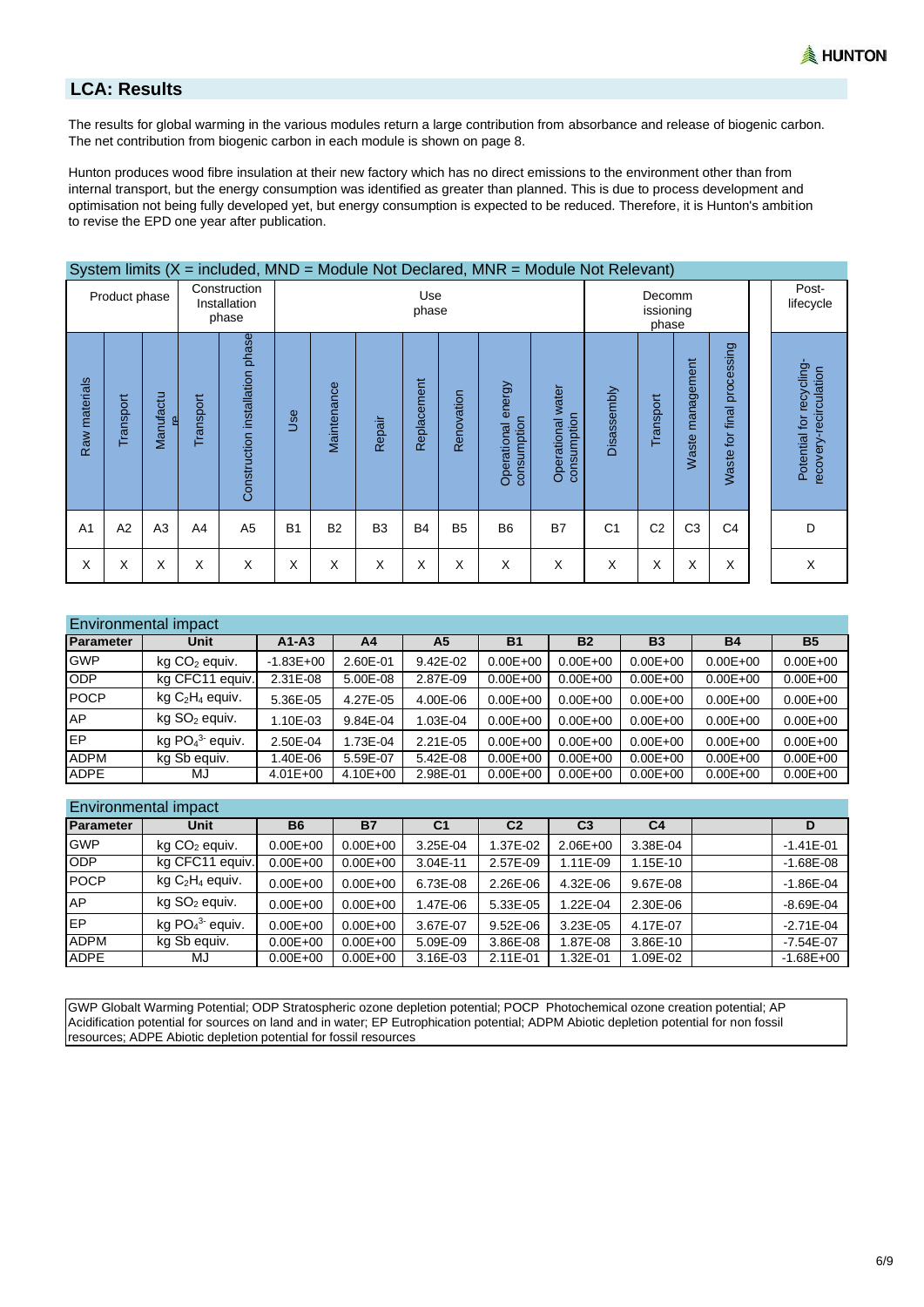# **NUNTON**

| Resource consumption |                |              |              |               |              |              |              |              |              |
|----------------------|----------------|--------------|--------------|---------------|--------------|--------------|--------------|--------------|--------------|
| <b>Parameter</b>     | Unit           | $A1 - A3$    | A4           | A5            | <b>B1</b>    | <b>B2</b>    | <b>B3</b>    | <b>B4</b>    | <b>B5</b>    |
| <b>RPEE</b>          | MJ             | $.44E + 01$  | 4.33E-02     | .47E+00       | $0.00E + 00$ | $0.00E + 00$ | $0.00E + 00$ | $0.00E + 00$ | $0.00E + 00$ |
| <b>RPEM</b>          | MJ             | $2.17E + 01$ | $0.00E + 00$ | $-7.52E - 01$ | $0.00E + 00$ | $0.00E + 00$ | $0.00E + 00$ | $0.00E + 00$ | $0.00E + 00$ |
| TPE                  | MJ             | $3.61E + 01$ | 4.33E-02     | 7.13E-01      | $0.00E + 00$ | $0.00E + 00$ | $0.00E + 00$ | $0.00E + 00$ | $0.00E + 00$ |
| <b>NRPE</b>          | MJ             | $4.04E + 00$ | $4.17E + 00$ | 3.17E-01      | $0.00E + 00$ | $0.00E + 00$ | $0.00E + 00$ | $0.00E + 00$ | $0.00E + 00$ |
| <b>NRPM</b>          | MJ             | $1.11E + 00$ | $0.00E + 00$ | 1.04E-02      | $0.00E + 00$ | $0.00E + 00$ | $0.00E + 00$ | $0.00E + 00$ | $0.00E + 00$ |
| <b>TRPE</b>          | MJ             | $5.15E+00$   | $4.17E + 00$ | 3.28E-01      | $0.00E + 00$ | $0.00E + 00$ | $0.00E + 00$ | $0.00E + 00$ | $0.00E + 00$ |
| <b>SM</b>            | kg             | $0.00E + 00$ | $0.00E + 00$ | $0.00E + 00$  | $0.00E + 00$ | $0.00E + 00$ | $0.00E + 00$ | $0.00E + 00$ | $0.00E + 00$ |
| <b>RSF</b>           | MJ             | $0.00E + 00$ | $0.00E + 00$ | $0.00E + 00$  | $0.00E + 00$ | $0.00E + 00$ | $0.00E + 00$ | $0.00E + 00$ | $0.00E + 00$ |
| <b>NRSF</b>          | MJ             | $0.00E + 00$ | $0.00E + 00$ | $0.00E + 00$  | $0.00E + 00$ | $0.00E + 00$ | $0.00E + 00$ | $0.00E + 00$ | $0.00E + 00$ |
| <b>W</b>             | m <sup>3</sup> | 5.96E-03     | 8.56E-04     | 1.74E-04      | $0.00E + 00$ | $0.00E + 00$ | $0.00E + 00$ | $0.00E + 00$ | $0.00E + 00$ |

### Resource consumption

| <b>Parameter</b> | <b>Unit</b>    | <b>B6</b>    | <b>B7</b>    | C <sub>1</sub> | C <sub>2</sub> | C <sub>3</sub> | C <sub>4</sub> |  | D             |  |
|------------------|----------------|--------------|--------------|----------------|----------------|----------------|----------------|--|---------------|--|
| <b>RPEE</b>      | MJ             | $0.00E + 00$ | $0.00E + 00$ | 4.17E-02       | 2.30E-03       | $2.08E + 01$   | 1.82E-04       |  | $-1.32E + 01$ |  |
| <b>RPEM</b>      | MJ             | $0.00E + 00$ | $0.00E + 00$ | $0.00E + 00$   | $0.00E + 00$   | $-2.07E + 01$  | $0.00E + 00$   |  | $0.00E + 00$  |  |
| <b>TPE</b>       | MJ             | $0.00E + 00$ | $0.00E + 00$ | 4.17E-02       | 2.30E-03       | 3.90E-02       | 1.82E-04       |  | $-1.32E + 01$ |  |
| <b>NRPE</b>      | MJ             | $0.00E + 00$ | $0.00E + 00$ | 5.57E-03       | 2.15E-01       | 7.32E-01       | 1.12E-02       |  | $-2.14E + 00$ |  |
| <b>NRPM</b>      | MJ             | $0.00E + 00$ | $0.00E + 00$ | $0.00E + 00$   | $0.00E + 00$   | $-5.95E - 01$  | $0.00E + 00$   |  | $0.00E + 00$  |  |
| <b>TRPE</b>      | MJ             | $0.00E + 00$ | $0.00E + 00$ | 5.57E-03       | 2.15E-01       | 1.37E-01       | 1.12E-02       |  | $-2.14E + 00$ |  |
| <b>SM</b>        | kg             | $0.00E + 00$ | $0.00E + 00$ | $0.00E + 00$   | $0.00E + 00$   | $0.00E + 00$   | $0.00E + 00$   |  | $0.00E + 00$  |  |
| <b>RSF</b>       | MJ             | $0.00E + 00$ | $0.00E + 00$ | $0.00E + 00$   | $0.00E + 00$   | $0.00E + 00$   | $0.00E + 00$   |  | $-8.08E - 04$ |  |
| <b>NRSF</b>      | MJ             | $0.00E + 00$ | $0.00E + 00$ | $0.00E + 00$   | $0.00E + 00$   | $0.00E + 00$   | $0.00E + 00$   |  | $0.00E + 00$  |  |
| W                | m <sup>3</sup> | $0.00E + 00$ | $0.00E + 00$ | 2.29E-06       | 4.09E-05       | 3.02E-04       | 1.28E-05       |  | $-1.24E - 03$ |  |

RPEE Renewable primary energy resources used as energy carrier; RPEM Renewable primary energy resources used as raw materials; TPE Total use of renewable primary energy resources; NRPE Non renewable primary energy resources used as energy carrier; NRPM Non renewable primary energy resources used as materials; TRPE Total use of non renewable primary energy resources; SM Use of secondary materials; RSF Use of renewable secondary fuels; NRSF Use of non renewable secondary fuels; W Use of net fresh water

| Lifecycle end - Waste |      |              |          |          |                |              |              |              |              |
|-----------------------|------|--------------|----------|----------|----------------|--------------|--------------|--------------|--------------|
| Parameter             | Unit | $A1 - A3$    | Α4       | Α5       | B <sub>1</sub> | <b>B2</b>    | <b>B3</b>    | <b>B4</b>    | <b>B5</b>    |
| <b>HW</b>             | ĸa   | $5.42E - 06$ | 2.46E-06 | 2.58E-07 | $0.00E + 00$   | $0.00E + 00$ | $0.00E + 00$ | $0.00E + 00$ | $0.00E + 00$ |
| <b>NHW</b>            | kg   | 1.95E-01     | 3.42E-01 | 1.67E-02 | $0.00E + 00$   | $0.00E + 00$ | $0.00E + 00$ | $0.00E + 00$ | $0.00E + 00$ |
| <b>RW</b>             | kg   | 2.06E-05     | 2.83E-05 | 1.76E-06 | $0.00E + 00$   | $0.00E + 00$ | $0.00E + 00$ | $0.00E + 00$ | $0.00E + 00$ |

#### Lifecycle end - Waste **Parameter Unit B6 B7 C1 C2 C3 C4 D** HW | kg | 0.00E+00 | 0.00E+00 | 7.19E-09 | 1.36E-07 | 3.37E-07 | 3.60E-09 | | -2.15E-06 NHW kg | 0.00E+00 | 0.00E+00 | 3.75E-04 | 1.46E-02 | 1.37E-02 | 6.29E-02 | | -7.92E-02 RW | kg | 0.00E+00 | 0.00E+00 | 4.10E-08 | 1.45E-06 | 3.41E-07 | 6.64E-08 | | -1.21E-05

HW Hazardous waste disposed of; NHW Non-hazardous waste disposed of; RW Radioactive waste disposed of

# Lifecycle end - Output

| Parameter  | <b>Unit</b> | A1-A3        | A4           | Α5           | B <sub>1</sub> | B <sub>2</sub> | <b>B3</b>    | <b>B4</b>    | <b>B5</b>    |
|------------|-------------|--------------|--------------|--------------|----------------|----------------|--------------|--------------|--------------|
| <b>ICR</b> | kg          | $0.00E + 00$ | $0.00E + 00$ | $0.00E + 00$ | $0.00E + 00$   | $0.00E + 00$   | $0.00E + 00$ | $0.00E + 00$ | $0.00E + 00$ |
| <b>MR</b>  | kq          | 1.32E-02     | $0.00E + 00$ | 1.21E-02     | $0.00E + 00$   | $0.00E + 00$   | $0.00E + 00$ | $0.00E + 00$ | $0.00E + 00$ |
| <b>MER</b> | kg          | 3.58E-04     | $0.00E + 00$ | $.40E - 03$  | $0.00E + 00$   | $0.00E + 00$   | $0.00E + 00$ | $0.00E + 00$ | $0.00E + 00$ |
| EEE        | MJ          | 2.00E-02     | $0.00E + 00$ | 3.30E-02     | $0.00E + 00$   | $0.00E + 00$   | $0.00E + 00$ | $0.00E + 00$ | $0.00E + 00$ |
| <b>ETE</b> | MJ          | 2.13E-01     | $0.00E + 00$ | 2.71E-01     | $0.00E + 00$   | $0.00E + 00$   | $0.00E + 00$ | $0.00E + 00$ | $0.00E + 00$ |

### Lifecycle end - Output

| $-100000000010$ | <b>-------</b> |              |              |                |                |                |                |               |
|-----------------|----------------|--------------|--------------|----------------|----------------|----------------|----------------|---------------|
| Parameter       | Unit           | <b>B6</b>    | <b>B7</b>    | C <sub>1</sub> | C <sub>2</sub> | C <sub>3</sub> | C <sub>4</sub> |               |
| CR              | kg             | $0.00E + 00$ | $0.00E + 00$ | $0.00E + 00$   | $0.00E + 00$   | $0.00E + 00$   | $0.00E + 00$   | $0.00E + 00$  |
| <b>MR</b>       | kg             | $0.00E + 00$ | $0.00E + 00$ | $0.00E + 00$   | $0.00E + 00$   | $0.00E + 00$   | $0.00E + 00$   | $0.00E + 00$  |
| <b>MER</b>      | kg             | $0.00E + 00$ | $0.00E + 00$ | $0.00E + 00$   | $0.00E + 00$   | $0.00E + 00$   | $0.00E + 00$   | $0.00E + 00$  |
| <b>EEE</b>      | MJ             | $0.00E + 00$ | $0.00E + 00$ | $0.00E + 00$   | $0.00E + 00$   | $1.63E + 00$   | $0.00E + 00$   | $-1.63E + 00$ |
| <b>IETE</b>     | MJ             | $0.00E + 00$ | $0.00E + 00$ | $0.00E + 00$   | $0.00E + 00$   | $1.33E + 01$   | $0.00E + 00$   | $-1.33E + 01$ |

CR Components for reuse, MR Materials for recycling, MER Materials for energy recovery, EEE Exported electric energy; ETE Exported thermal energy

> Reading example:

 $9.0 E - 03 = 9.0*10^{-3} = 0.009$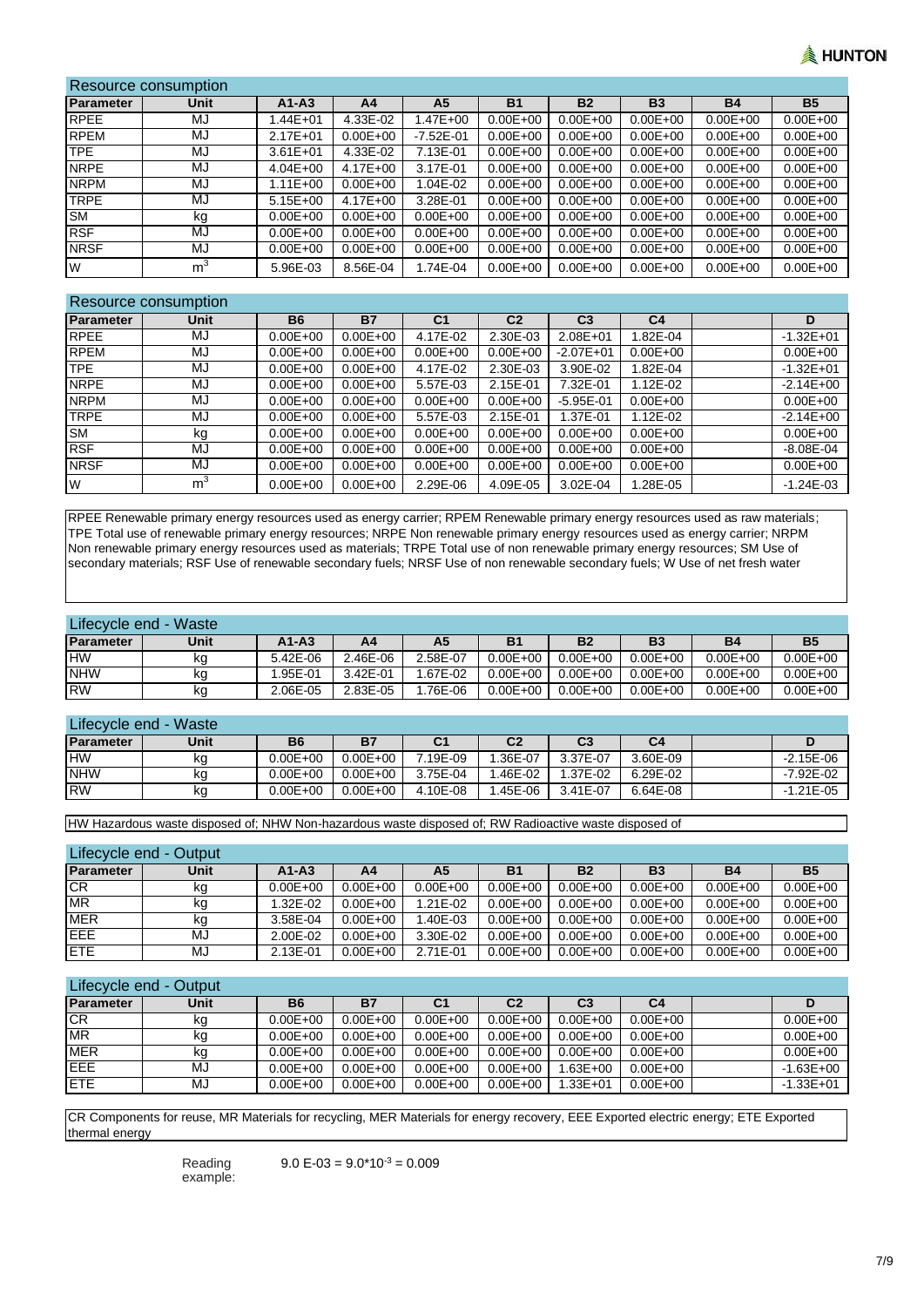

## **Additional Norwegian requirements**

#### **Greenhouse gas emission from the use of electricity in the manufacturing phase**

National market mix with imports at medium voltage, including production of transfer lines and grid loss, have been applied for electricity in the production process (A3).

| ⊃ata<br>source             | 110h<br>∡udhur    | Unit                                           |
|----------------------------|-------------------|------------------------------------------------|
| (2018)<br>coinvent<br>V3.D | ററ<br>0.ه∠<br>___ | equiv./kWh<br>$\sim$<br>grammes<br>$\sim$<br>U |

#### **Hazardous substances**

- $\Box$ The product contains no substances from the REACH Candidate list or the Norwegian priority list
- $\Box$ The product contains substances which are below 0.1 % weight by weight on the REACH Candidate list
- The product contains substances from the REACH Candidate list or the Norwegian priority list, see table under Specific  $\Box$ Norwegian requirements.
- The product contains no substances on the REACH Candidate list or the Norwegian priority list The product can be  $\Box$ characterised as hazardous waste (cf. Annex III to the Norwegian Waste Regulation - Avfallsforskriften), see table under Specific Norwegian requirements.

#### **Transport**

Central warehouse is on the same location as the

0 km

#### **Indoor climate**

The product has not been tested for emissions to indoor climate

#### **Climate declaration**

In order to increase transparency in the contribution to climate impact, the GWP indicator has been broken up into sub-indicators:<br>GWP-IOBC

GWP-IOBC Climate impact calculated after the principle of immediate oxidation of biogenic carbon.<br>GWP-BC Climate impact from net absorbance and release of biogenic carbon from the materials Climate impact from net absorbance and release of biogenic carbon from the materials in each module.

|               | Climate impact            |               |              |          |              |              |              |              |              |
|---------------|---------------------------|---------------|--------------|----------|--------------|--------------|--------------|--------------|--------------|
| Parameter     | <b>Unit</b>               | $A1 - A3$     | A4           | Α5       | <b>B1</b>    | <b>B2</b>    | <b>B3</b>    | <b>B4</b>    | <b>B5</b>    |
| GWP-IOBC      | kg CO <sub>2</sub> equiv. | 2.46E-01      | 2.60E-01     | 2.24E-02 | $0.00E + 00$ | $0.00E + 00$ | $0.00E + 00$ | $0.00E + 00$ | $0.00E + 00$ |
| <b>GWP-BC</b> | kg CO <sub>2</sub> equiv. | $-2.07E + 00$ | $0.00E + 00$ | 7.18E-02 | $0.00E + 00$ | $0.00E + 00$ | $0.00E + 00$ | $0.00E + 00$ | $0.00E + 00$ |
| <b>GWP</b>    | $kg CO2$ equiv.           | $-1.83E + 00$ | 2.60E-01     | 9.42E-02 | $0.00E + 00$ | $0.00E + 00$ | $0.00E + 00$ | $0.00E + 00$ | $0.00E + 00$ |

### Climate impact

| Parameter      | Unit            | <b>B6</b>    | <b>B7</b>    | C1           | C <sub>2</sub> | C <sub>3</sub> | C4           |  |               |
|----------------|-----------------|--------------|--------------|--------------|----------------|----------------|--------------|--|---------------|
| GWP-IOBC       | $kg CO2$ equiv. | $0.00E + 00$ | $0.00E + 00$ | 3.25E-04     | 1.37E-02       | 5.64E-02       | 3.38E-04     |  | $-1.41E - 01$ |
| <b>IGWP-BC</b> | $kg CO2$ equiv. | $0.00E + 00$ | $0.00E + 00$ | $0.00E + 00$ | $0.00E + 00$   | 2.00E+00       | $0.00E + 00$ |  | $0.00E + 00$  |
| <b>GWP</b>     | $kg CO2$ equiv. | $0.00E + 00$ | $0.00E + 00$ | 3.25E-04     | 1.37E-02       | $2.06E + 00$   | 3.38E-04     |  | $-1.41E - 01$ |